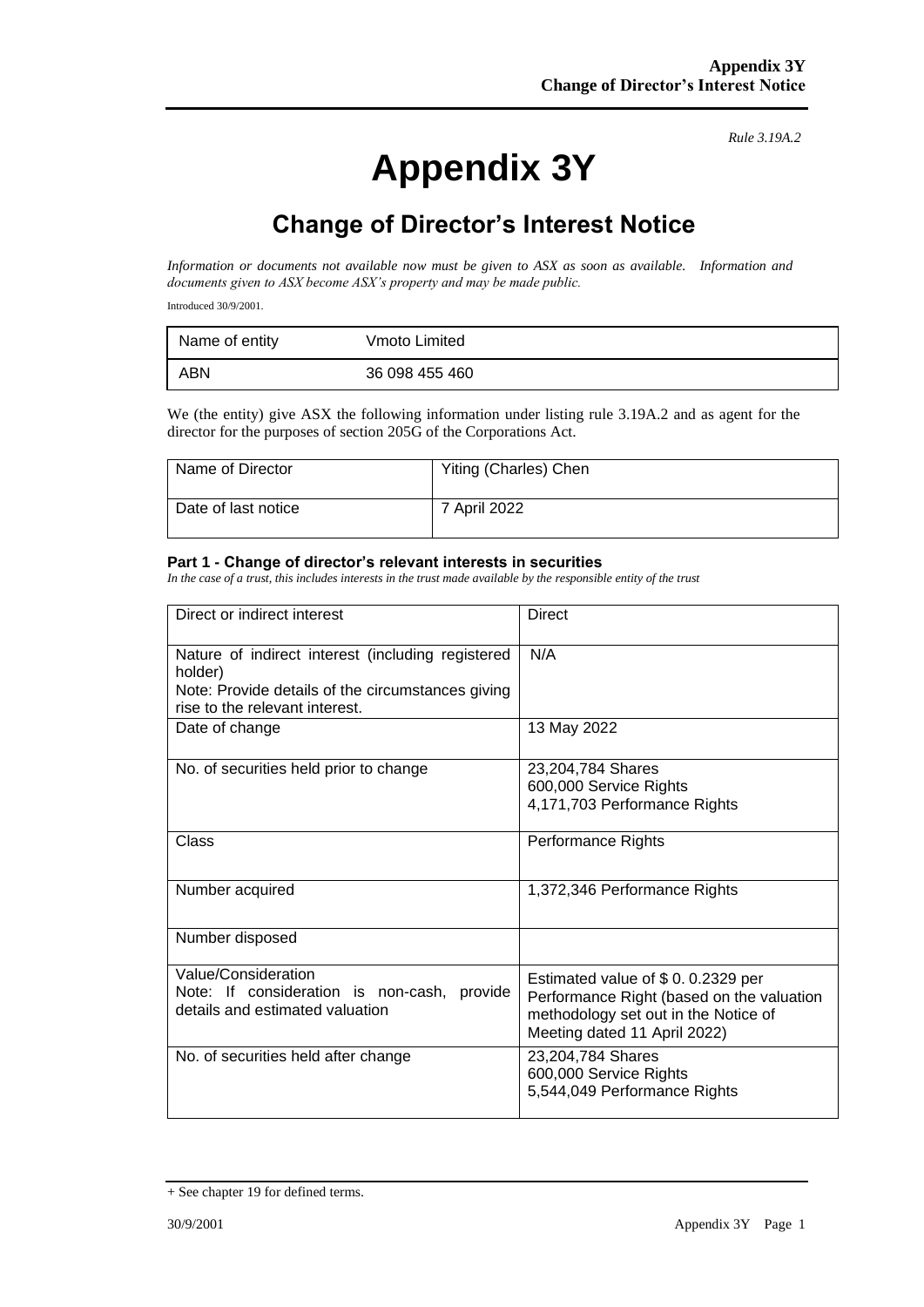| Nature of change                                  | Issue of securities under Employee     |
|---------------------------------------------------|----------------------------------------|
| Example: on-market trade, off-market trade,       | Securities Incentive Plan, approved by |
| exercise of options, issue of securities under    | shareholders on 13 May 2022.           |
| dividend reinvestment plan, participation in buy- |                                        |
| back                                              |                                        |

#### **Part 2 – Change of director's interests in contracts**

| Detail of contract                                                                                                                                                             | N/A |
|--------------------------------------------------------------------------------------------------------------------------------------------------------------------------------|-----|
| Nature of interest                                                                                                                                                             | N/A |
| Name of registered holder<br>(if issued securities)                                                                                                                            | N/A |
| Date of change                                                                                                                                                                 | N/A |
| No. and class of securities to which<br>interest related prior to change<br>Note: Details are only required for a<br>contract in relation to which the<br>interest has changed | N/A |
| Interest acquired                                                                                                                                                              | N/A |
| Interest disposed                                                                                                                                                              | N/A |
| Value/Consideration<br>Note: If consideration is non-cash,<br>provide details and an estimated<br>valuation                                                                    | N/A |
| Interest after change                                                                                                                                                          | N/A |

### **Part 3 –** +**Closed period**

| Were the interests in the securities or contracts detailed $\mid$ N <sub>0</sub><br>above traded during a <sup>+</sup> closed period where prior written |  |
|----------------------------------------------------------------------------------------------------------------------------------------------------------|--|
| clearance was required?                                                                                                                                  |  |
| If so, was prior written clearance provided to allow the $\vert$ N/A<br>trade to proceed during this period?                                             |  |
| If prior written clearance was provided, on what date was   N/A<br>this provided?                                                                        |  |

<sup>+</sup> See chapter 19 for defined terms.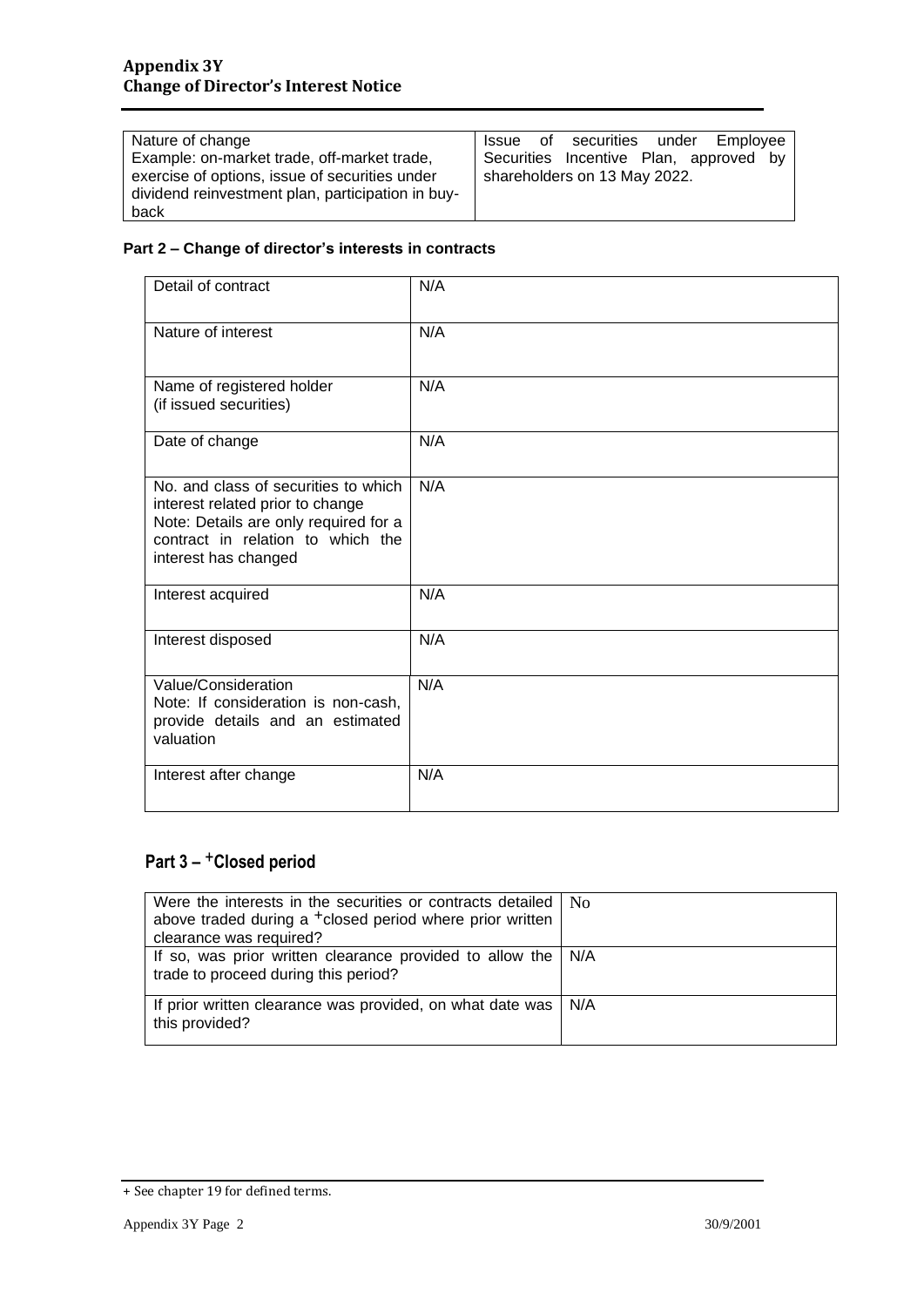# **Appendix 3Y**

*Rule 3.19A.2*

# **Change of Director's Interest Notice**

*Information or documents not available now must be given to ASX as soon as available. Information and documents given to ASX become ASX's property and may be made public.*

Introduced 30/9/2001.

| Name of entity | Vmoto Limited  |
|----------------|----------------|
| <b>ABN</b>     | 36 098 455 460 |

We (the entity) give ASX the following information under listing rule 3.19A.2 and as agent for the director for the purposes of section 205G of the Corporations Act.

| Name of Director    | Yin How (Ivan) Teo |
|---------------------|--------------------|
| Date of last notice | 7 April 2022       |

#### **Part 1 - Change of director's relevant interests in securities**

*In the case of a trust, this includes interests in the trust made available by the responsible entity of the trust*

| Direct or indirect interest                                                                                                                         | Direct                                                                                         |
|-----------------------------------------------------------------------------------------------------------------------------------------------------|------------------------------------------------------------------------------------------------|
| Nature of indirect interest<br>(including registered holder)<br>Note: Provide details of the circumstances giving rise to the<br>relevant interest. | N/A                                                                                            |
| Date of change                                                                                                                                      | 13 May 2022                                                                                    |
| No. of securities held prior to change                                                                                                              | 1,650,000 Fully Paid Ordinary Shares<br>250,000 Service Rights<br>1,735,586 Performance Rights |
| Class                                                                                                                                               | Performance Rights                                                                             |
| Number acquired                                                                                                                                     | 652,512 Performance Rights                                                                     |
| Number disposed                                                                                                                                     |                                                                                                |
| Value/Consideration<br>Note: If consideration is non-cash, provide<br>details and estimated valuation                                               | \$0.2329 per Share                                                                             |
| No. of securities held after change                                                                                                                 | 1,650,000 Fully Paid Ordinary Shares<br>250,000 Service Rights<br>2,388,098 Performance Rights |

<sup>+</sup> See chapter 19 for defined terms.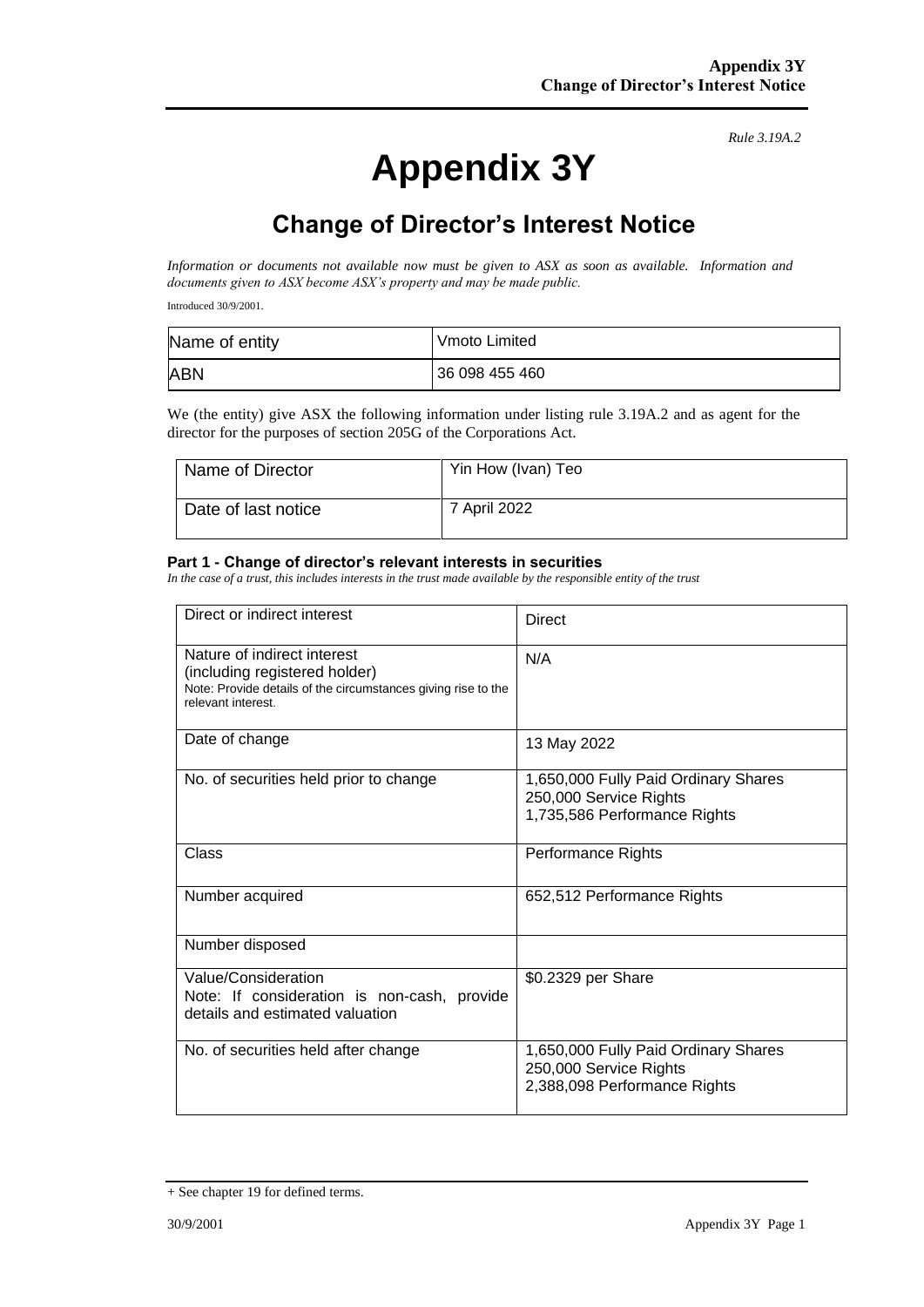| Nature of change<br>Example: on-market trade, off-market trade, exercise of   Incentive Plan, approved by shareholders on<br>options, issue of securities under dividend reinvestment   13 May 2022. | Issue of securities under Employee Securities |
|------------------------------------------------------------------------------------------------------------------------------------------------------------------------------------------------------|-----------------------------------------------|
| plan, participation in buy-back                                                                                                                                                                      |                                               |

### **Part 2 – Change of director's interests in contracts**

| Detail of contract                                                                                                                                                             | N/A |
|--------------------------------------------------------------------------------------------------------------------------------------------------------------------------------|-----|
| Nature of interest                                                                                                                                                             | N/A |
| Name of registered holder<br>(if issued securities)                                                                                                                            | N/A |
| Date of change                                                                                                                                                                 | N/A |
| No. and class of securities to<br>which interest related prior to<br>change<br>Note: Details are only required for a contract<br>in relation to which the interest has changed | N/A |
| Interest acquired                                                                                                                                                              | N/A |
| Interest disposed                                                                                                                                                              | N/A |
| Value/Consideration<br>Note: If consideration is non-cash, provide<br>details and an estimated valuation                                                                       | N/A |
| Interest after change                                                                                                                                                          | N/A |

### **Part 3 –** +**Closed period**

| Were the interests in the securities or contracts detailed   No                                  |       |
|--------------------------------------------------------------------------------------------------|-------|
| above traded during a <sup>+</sup> closed period where prior<br>written clearance was required?  |       |
| If so, was prior written clearance provided to allow the<br>trade to proceed during this period? | l N/A |
| If prior written clearance was provided, on what date<br>was this provided?                      | N/A   |

<sup>+</sup> See chapter 19 for defined terms.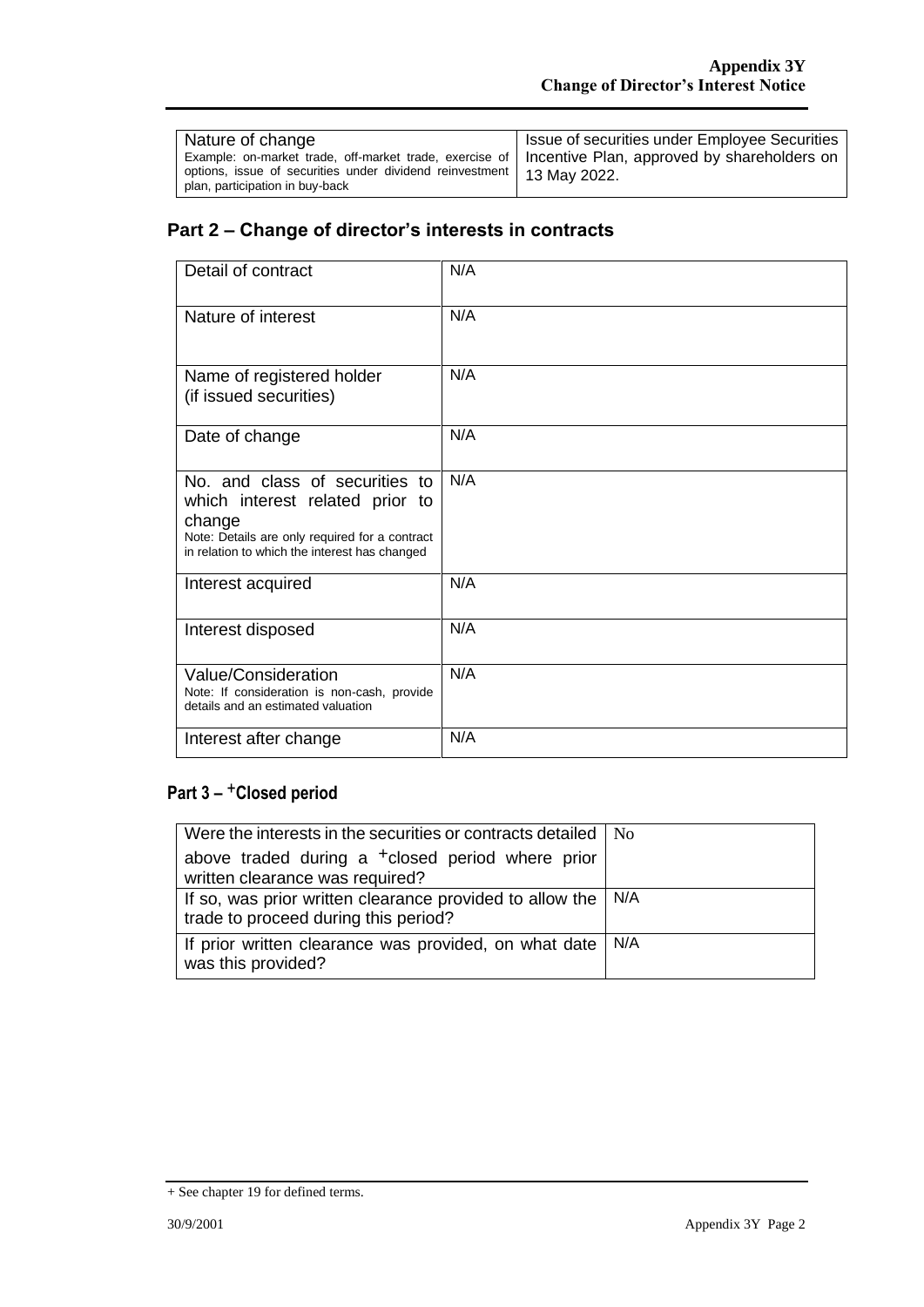# **Appendix 3Y**

*Rule 3.19A.2*

## **Change of Director's Interest Notice**

*Information or documents not available now must be given to ASX as soon as available. Information and documents given to ASX become ASX's property and may be made public.*

Introduced 30/9/2001.

| Name of entity | Vmoto Limited  |
|----------------|----------------|
| <b>ABN</b>     | 36 098 455 460 |

We (the entity) give ASX the following information under listing rule 3.19A.2 and as agent for the director for the purposes of section 205G of the Corporations Act.

| Name of Director    | Kaijian (Jacky) Chen |
|---------------------|----------------------|
| Date of last notice | 13 May 2021          |

#### **Part 1 - Change of director's relevant interests in securities**

*In the case of a trust, this includes interests in the trust made available by the responsible entity of the trust*

| Direct or indirect interest                                                                                                                         | Direct                                                            |
|-----------------------------------------------------------------------------------------------------------------------------------------------------|-------------------------------------------------------------------|
| Nature of indirect interest<br>(including registered holder)<br>Note: Provide details of the circumstances giving rise to the<br>relevant interest. |                                                                   |
| Date of change                                                                                                                                      | 13 May 2022                                                       |
| No. of securities held prior to change                                                                                                              | Direct<br>3,002,427 Fully Paid Ordinary Shares<br>Indirect<br>Nil |
| Class                                                                                                                                               | <b>Fully Paid Ordinary Shares</b>                                 |
| Number acquired                                                                                                                                     | 94,117 Fully Paid Ordinary Shares                                 |
| Number disposed                                                                                                                                     | Nil                                                               |
| Value/Consideration<br>Note: If consideration is non-cash, provide details and<br>estimated valuation                                               | \$0.425 per Share                                                 |

<sup>+</sup> See chapter 19 for defined terms.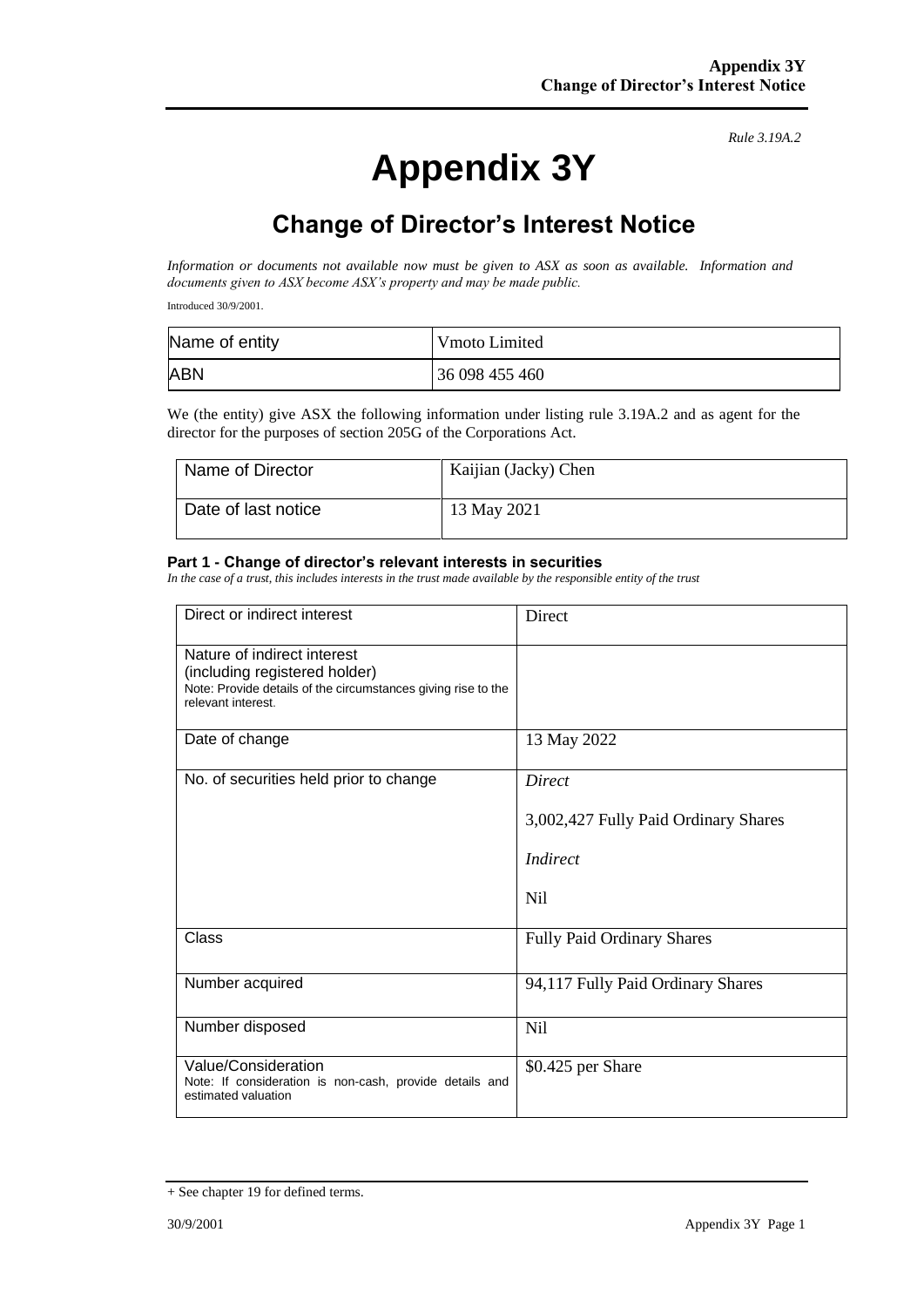| No. of securities held after change                                                                                                                                        | Direct                                                                                 |
|----------------------------------------------------------------------------------------------------------------------------------------------------------------------------|----------------------------------------------------------------------------------------|
|                                                                                                                                                                            | 3,096,544 Fully Paid Ordinary Shares                                                   |
|                                                                                                                                                                            | Indirect                                                                               |
|                                                                                                                                                                            | Nil                                                                                    |
| Nature of change<br>Example: on-market trade, off-market trade, exercise of<br>options, issue of securities under dividend reinvestment<br>plan, participation in buy-back | Shares issued in lieu of Directors' fees as<br>approved by shareholders on 13 May 2022 |

## **Part 2 – Change of director's interests in contracts**

| Detail of contract                                                                              | Not Applicable |
|-------------------------------------------------------------------------------------------------|----------------|
|                                                                                                 |                |
| Nature of interest                                                                              |                |
|                                                                                                 |                |
| Name of registered holder                                                                       |                |
| (if issued securities)                                                                          |                |
| Date of change                                                                                  |                |
| No. and class of securities to                                                                  |                |
| which interest related prior to<br>change                                                       |                |
| Note: Details are only required for a contract<br>in relation to which the interest has changed |                |
| Interest acquired                                                                               |                |
| Interest disposed                                                                               |                |
| Value/Consideration                                                                             |                |
| Note: If consideration is non-cash, provide<br>details and an estimated valuation               |                |
| Interest after change                                                                           |                |
|                                                                                                 |                |

### **Part 3 –** +**Closed period**

| Were the interests in the securities or contracts detailed   No                                              |  |
|--------------------------------------------------------------------------------------------------------------|--|
| above traded during a <sup>+</sup> closed period where prior<br>written clearance was required?              |  |
| If so, was prior written clearance provided to allow the $\vert$ N/A<br>trade to proceed during this period? |  |

<sup>+</sup> See chapter 19 for defined terms.